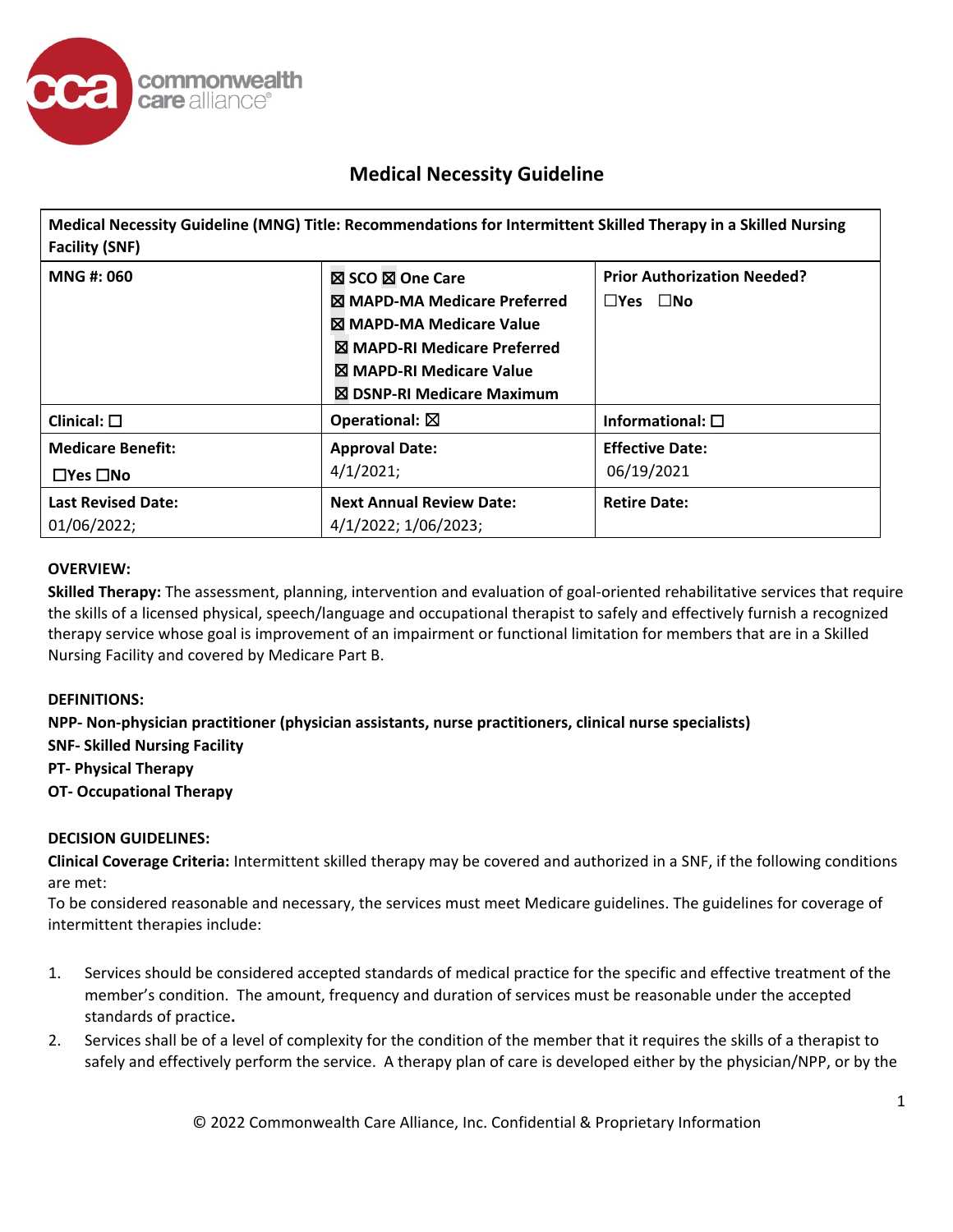

physical therapist who will provide the physical therapy services, or the occupational therapist who will provide the occupational therapy services. The plan must be certified by a physician/NPP.

- 3. Rehabilitative therapy*, the* member's condition has the potential to recover or improve in function in response to therapy, maximum improvement is yet to be attained; and there is an expectation that the anticipated improvement is attainable in a reasonable and generally predictable period of time. Evaluation, re-evaluation and progress documentation must describe objective measurements which when compared show improvements in function or decrease in severity.
- 4. Skilled Therapy may be needed and improvement in the member's condition may occur, even where a chronic or terminal condition exists. In the absence of full or partial recovery the need for therapy services may be required intermittently to determine the need for assistive equipment or establish a program to maximize function. The deciding factor is that the service requires the skills of a therapist to maintain, prevent or slow further deterioration of the functional status.
- 5. The services that are provided must meet the description of skilled therapy below.

**Determination of need:** The authorizing clinician must determine that the member requires rehabilitative services. The services shall be of such a level of complexity and sophistication or the condition of the patient shall be such that the services required can only be safely and effectively performed by a qualified clinician, or therapists supervising assistants. The CCA clinician must consider the following:

Maintenance therapy occurs when the skills of a therapist (as defined by the scope of practice for therapists in each state) are necessary to safely and effectively furnish a recognized therapy service, whose goal is to maintain functional status or to prevent or slow further deterioration in functional status.

- If the specialized skill, knowledge and judgment of a qualified therapist are required to establish or design a maintenance program to maintain the patient's current condition or to prevent or slow further deterioration, the establishment or design of a maintenance program by a qualified therapist is covered.
- If skilled therapy services by a qualified therapist are needed to instruct the patient or appropriate caregiver regarding the maintenance program, such instruction is covered.
- If skilled therapy services are needed for periodic reevaluations or reassessments of the maintenance program, such periodic reevaluations or reassessments are covered.
- Such skilled care is necessary for the performance of a safe and effective maintenance program only when (a) the therapy procedures required to maintain the patient's current function or to prevent or slow further deterioration are of such complexity and sophistication that the skills of a qualified therapist are required to furnish the therapy procedure or (b) the particular patient's special medical complications require the skills of a qualified therapist to furnish a therapy service required to maintain the patient's current function or to prevent or slow further deterioration, even if the skills of a therapist are not ordinarily needed to perform such therapy procedures.
- An individualized plan of exercise and activity for patients and their caregiver(s) may be developed by clinicians to maintain and enhance a patient's progress during the course of skilled therapy, as well as after discharge from therapy services. Such programs are an integral part of therapy from the start of care and should be updated and modified as the patient progresses.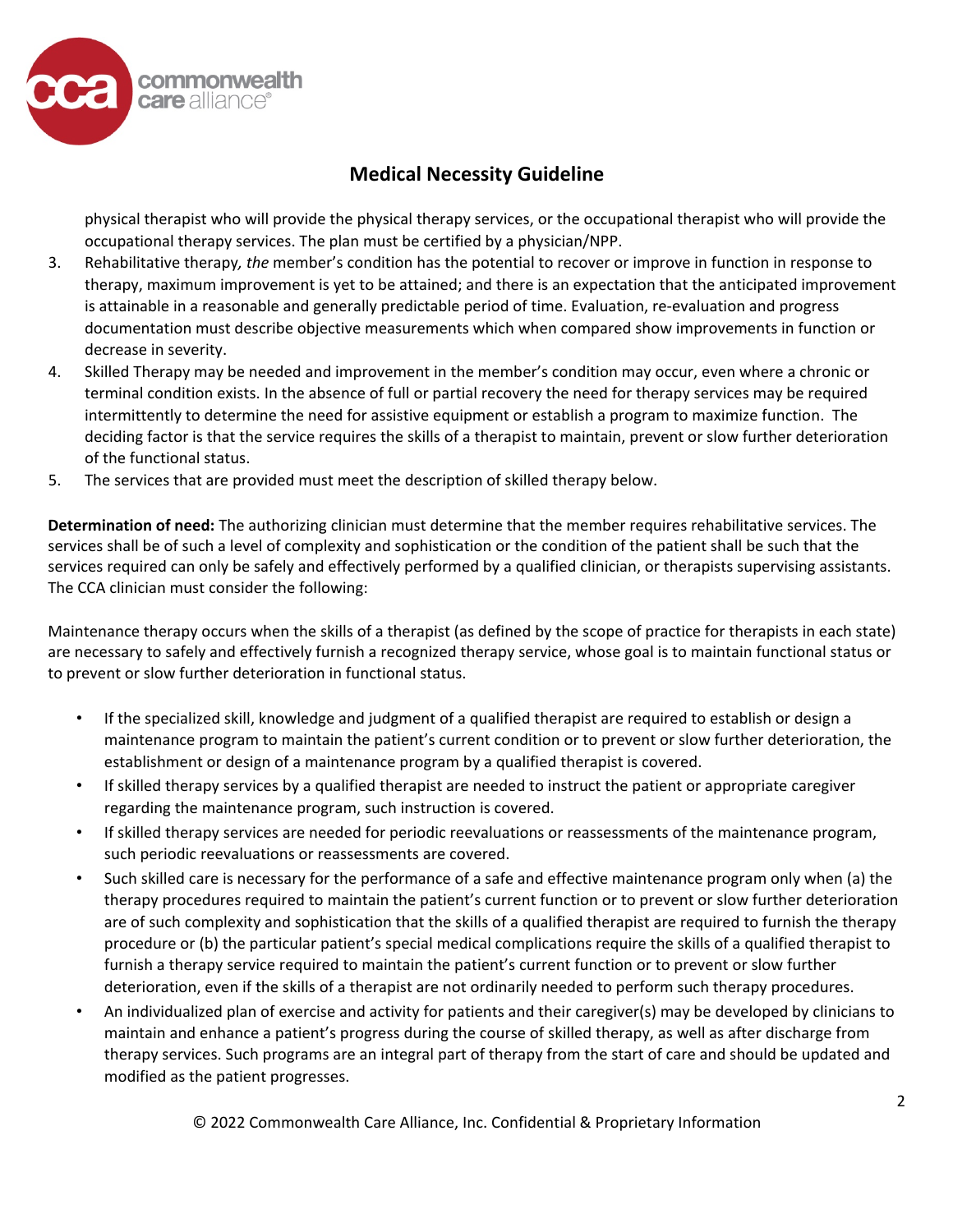

### **LIMITATIONS/EXCLUSIONS:**

(Documented limits or exclusions)

- Intermittent therapy up to 3 visits per week per discipline (PT, OT, Speech) and cannot exceed four calendar days per week in total as approved by a CCA clinician. If member requires therapy more than 4 days per week then member may qualify for skilled level of care.
- Services that do not require the professional skills of a therapist to perform or supervise are not medically necessary, even if they are performed or supervised by a therapist, physician or NPP. Therefore, if a patient's therapy can proceed safely and effectively through a home exercise program, self-management program, restorative nursing program or caregiver assisted program, payment cannot be made for therapy services.
- If at any point in the treatment it is determined that the treatment becomes repetitive and does not require the unique skills of a therapist, the services are non-covered.
- There may be circumstances where the patient, with or without the assistance of an aide or other caregiver, does activities planned by a clinician. Although these activities may be supportive to the patient's treatment, if they can be done by the patient, aides or other caregivers without the active participation of qualified professional/auxiliary personnel, they are considered unskilled.
- If a patient's limited ability to comprehend instructions, follow directions, or remember skills that are necessary to achieve an increase in function, is so severe as to make functional improvement very unlikely, rehabilitative therapy is not required, and therefore, is not covered. However, limited services in these circumstances may be covered with supportive documentation, if the skills of a therapist are required to establish and teach a caregiver a safety or maintenance program.

o This does not apply to the limited situations where rehabilitative therapy is reasonable and achieving meaningful goals is appropriate, even when a patient does not have the ability to comprehend instructions, follow directions or remember skills. Examples include sitting and standing balance activities that help a patient recover the ability to sit upright in a seat or wheel-chair, or safely transfer from the wheelchair to a toilet.  $\circ$  This also does not apply to those patients who have the potential to recover abilities to remember or follow directions, and treatment may be aimed at rehabilitating these abilities, such as following a traumatic brain injury.

• The use of therapy equipment such as therapeutic pools or gym machines alone does not necessarily make the treatment skilled.

### **AUTHORIZATION:**

Prior authorizations are required for all intermittent skilled therapy evaluations and treatment/visits. Authorization decisions require documentation of an in-person assessment of the member by a licensed physical therapist, speech/language therapist, or occupational therapist; the documentation must show why rehabilitative services are needed, what goals are to be achieved, and an approximate timeframe in which the goals can be expected to be achieved. (Note: the time indicated in the assessment shall not be considered a limitation; it will, however, guide when additional information may be requested to document the need for continued coverage).

### **REGULATORY NOTES:**

CMS Publication 100-02, *Medicare Benefit Policy Manual*, chapter 15, section 220.2(C).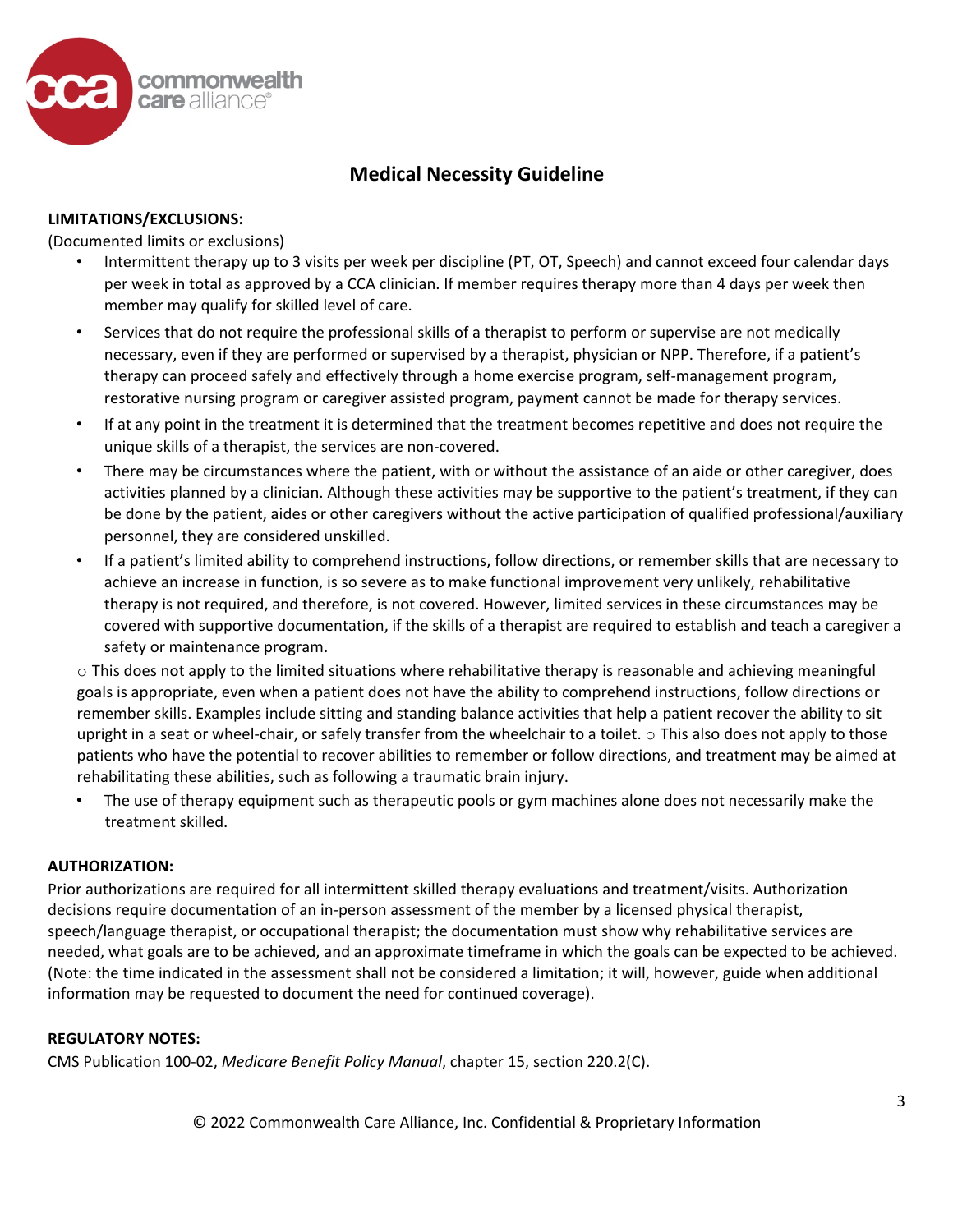

#### **RELATED REFERENCES:**

N/A

#### **ATTACHMENTS:**

| <b>EXHIBIT A:</b> | Local Coverage Determination (LCD): Outpatient Physical and Occupational Therapy<br>Services (L33631) |
|-------------------|-------------------------------------------------------------------------------------------------------|
| I EXHIBIT B       |                                                                                                       |

#### **REVISION LOG:**

| <b>REVISION DATE</b> | DESCRIPTION |
|----------------------|-------------|
|                      |             |
|                      |             |
|                      |             |

#### **Disclaimer:**

This Medical Necessity Guideline is not a rigid rule. As with all CCA's criteria, the fact that a member does not meet these criteria does not, in and of itself, indicate that no coverage can be issued for these services. Providers are advised, however, that if they request services for any member who they know does not meet our criteria, the request should be accompanied by clear and convincing documentation of medical necessity. The preferred type of documentation is the letter of medical necessity, indicating that a request should be covered either because there is supporting science indicating medical necessity (supporting literature (full text preferred) should be attached to the request), or describing the member's unique clinical circumstances, and describing why this service or supply will be more effective and/or less costly than another service which would otherwise be covered. Note that both supporting scientific evidence and a description of the member's unique clinical circumstances will generally be required.

#### **APPROVALS:**

| Jennifer Thompson                       | Director, Transitions of Care                                   |  |
|-----------------------------------------|-----------------------------------------------------------------|--|
| <b>CCA Senior Clinical Lead [Print]</b> | <b>Title [Print]</b>                                            |  |
| Gennings Thompson                       | 4/1/2021                                                        |  |
| Signature                               | <b>Date</b>                                                     |  |
| Doug Hsu, MD                            | Vice President, Medical Policy and<br><b>Utilization Review</b> |  |

© 2022 Commonwealth Care Alliance, Inc. Confidential & Proprietary Information